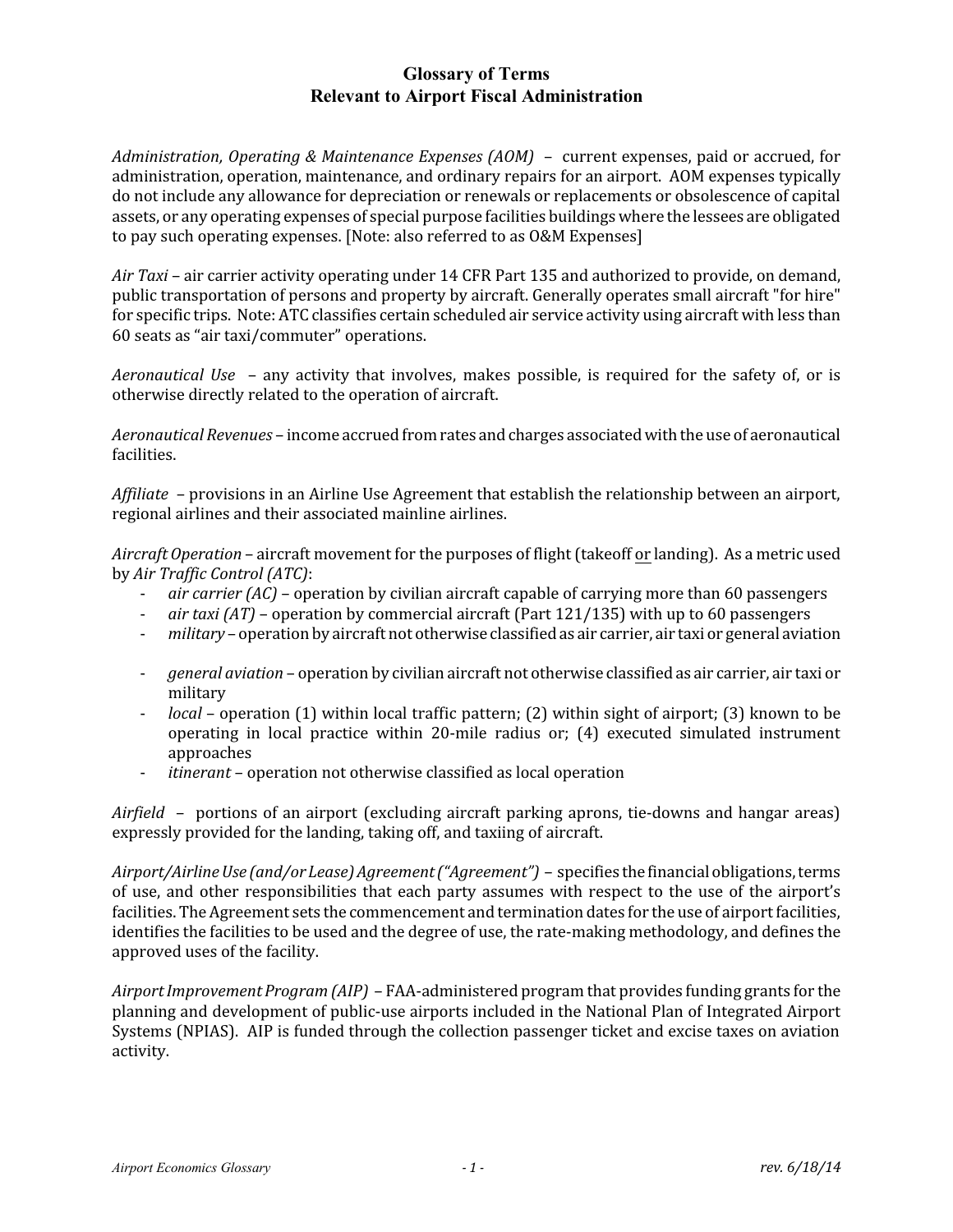*Airport Revenues* – income accrued by an airport or airport system in accordance with generally accepted accounting practices, including investment earnings, from or in connection with the ownership or operation of the airport or airport system or any part thereof, or the leasing or use thereof.

Amortization – repayment of airport funds invested in capital projects over a defined term at an imputed interest rate.

*Apron* – paved area on the airside of the terminal (or cargo) building that is designated for the parking of aircraft and support vehicles, and the loading and unloading of aircraft.

*Assurances* – provisions contained in a federal grant agreement towhich the recipient of federal airport development assistance has voluntarily agreed to comply in consideration of the assistance provided (essential the "strings attached" to federal grants).

*Based Aircraft* – airworthy aircraft currently using the airport as a home base as evidenced by hangar or long-term tie-down rental.

*Bond Resolution* – authorizes the issuance of airport revenue bonds and assures bondholders that the airport is a viable concern, able to continue operating and to fulfill its obligation to pay bond interest and principal. The bond resolution establishes the airport's "flow of funds" and deposit requirements.

*CapitalImprovementProgram (CIP)* – airport's plannedcapital program whichtypically covers a5-year period. The CIP usually includes project descriptions, estimated project costs, and funding sources such as federal grants, PFCs, and proposed bond funding. Note: The FAA requires airports to develop an *Airport Capital Improvement Program (ACIP)* which is for budgeting federally eligible projects.

*Commercial Service Airport* – publicly owned airport having scheduled passenger service and 2,500 or more passenger enplanements per year (FAA). Commercial service airports are classified under the FAA's NPIAS, as follows:

| Primary (Hub) | Metric                         | Examples            |
|---------------|--------------------------------|---------------------|
| Large Hub     | 1% of total US Enpax & greater | ATL/ORD/MIA/MCO/BOS |
| Medium Hub    | 0.25% up to 1% US Enpax        | HOU/RSW/PBI/DAL/BUF |
| Small Hub     | 0.05% up to .025% US Enpax     | BOI/SAV/SRQ/PIE/SBA |
| Non-Hub       | 10,000 up to 0.05% Enpax       | TLH/DAB/GRB/BGR/IAG |
| Non-Primary   | 2,500 up to 10,000 Enpax       | TEX/BPT/VCT/MTL/MBL |

*CommonUse Passenger Processing Systems (CUPPS)* – standardizedtechnology platform recommended byIATA(andother trade associations) that is recently being implementedby airports toenablemultiple airlines and service providers the ability to share physical check-in or gate podium positions. Note: CUPPS replaces the older Common Use Terminal Equipment (CUTE)standards.

*Common Use Space* – non-exclusive areas of an airport used in common by airlines, along with other authorized users of the airport.

*Compensatory Methodology* – airline tenants fees and rental charges are set to recover the actual cost of operating and maintaining the facilities being leased and/or used by the airline parties.

*Comprehensive Annual Financial Report (CAFR)* – set of public financial statements comprising the financial report of a governmental entity that complies with the accounting requirements promulgated by the*GovernmentalAccounting Standards Board (GASB)*. Note:Depending on the airport's governance, the specific financial information relevant to the airport may be independent or part of a larger CAFR.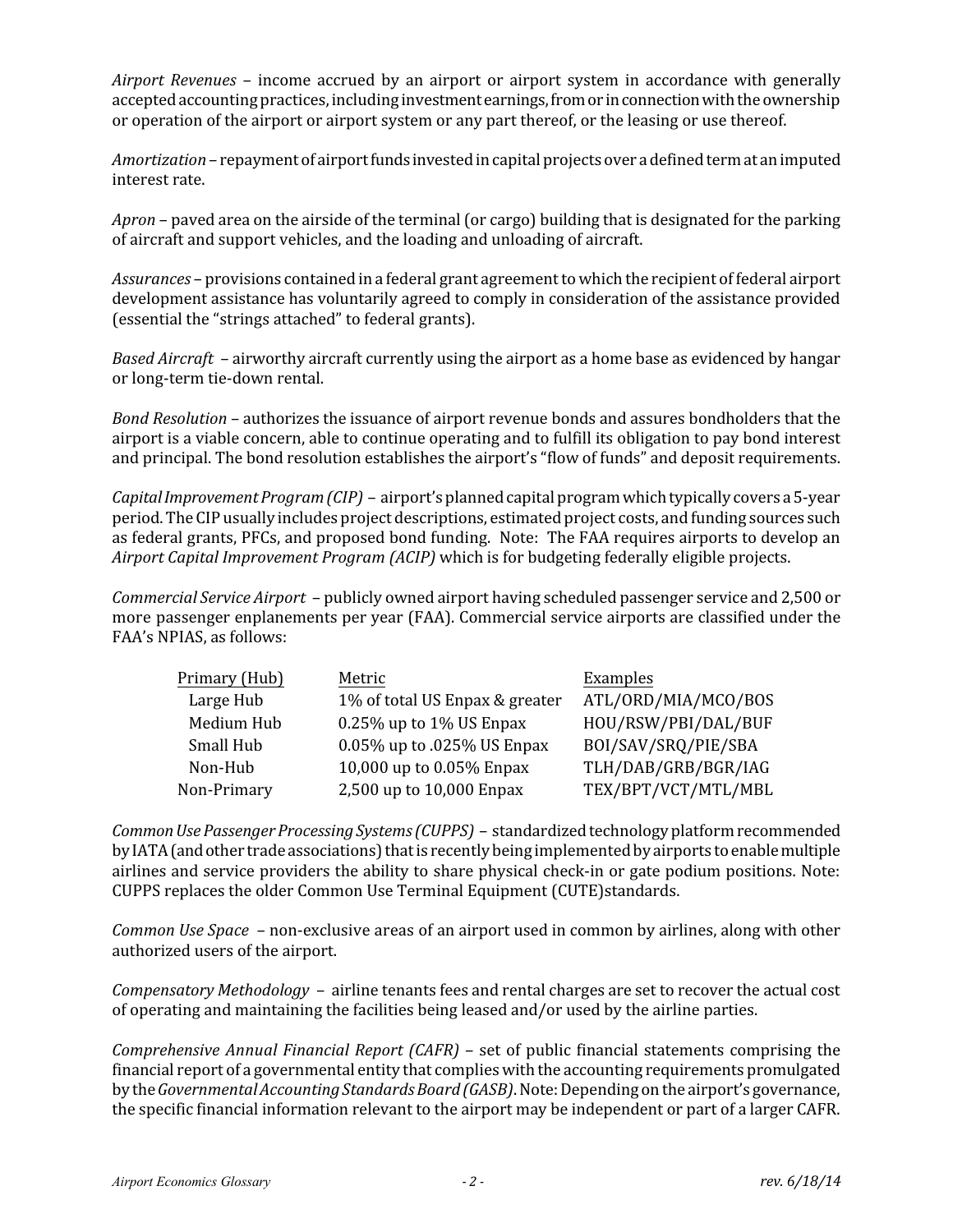*Cost Centers* – areas or functional activities of an airport or airport system used for the purposes of accounting for revenues, O&M expenses, amortization, and debt service.

*Coverage* – premium in excess of the annual debt service requirement established in the rate covenant of a bond resolution designed to provide liquidity and bondholder protection in the event of a short-term decline in revenues.

*Customer Facility Charge - charge imposed by a car rental company upon a car rental customer arriving* at an airport and renting a vehicle at an airport. The CFC is collected by the car rental company generally to assist in the funding of facility development and expansion for car rental companies.

*Debt Service* – any principal, interest, premium, and other fees and amounts either paid or accrued for bonds, and other accounts which may be established for payment of principal, interest, premium and other fees and amounts associated with financing instruments subordinated to the bonds.

*Differential Rental Rate* – terminal rental rate methodology in which rates are calculated based on the specific investment in the space. The user of a newer space generally pays a higher rate than the user of older space.

*Disadvantaged Business Enterprise (DBE)* – for-profit small business concerns where socially and economically disadvantaged individuals own at least a 51% interest and also control management and daily business operations. Note: *Airport Concession DBEs (ACDBE)* represent DBE businesses that provide passenger amenities such as rental cars, food & beverage services, etc.

*Enplanement* – domestic or international revenue passenger who boards an aircraft for scheduled & non-scheduled service of aircraft in intrastate, interstate, and foreign commerce. (Note: also referred to as an *enplaned passenger*).

*Equalized Rental Rate* – terminal rental rate setting methodology in which the same rental rate is applied to all users for the same class of space regardless of the age and condition of the space.

*Exclusive Use Space* – area rented to an airline for its sole use. Ticket counters, airline operational and administrative offices, and airline club rooms are commonly designated as exclusive use space in many Agreements. Exclusive use space is also typically associated with special facility leases (i.e., space built by and dedicated to one airline).

*Fair Market Value (FMV)* – price a knowledgeable and willing buyer would pay to a knowledgeable willing seller for property both acting in their own best interests and with no undue pressure to enter the transaction. Note: FMV is usually established by appraisals and FMV percentages are used to establish non-aeronautical rental values.

*Fixed-Base Operator (FBO)* – commercial business granted the right to provide a full range of aeronautical services such as fueling, hangaring, tie-down and parking, aircraft rental, aircraft maintenance, flight instruction, etc. Note:*SpecializedAviationServiceOperator (SASO)* are single-service providers or special FBOs performing less than full services. Thesetypes of companies differ from a fullservice FBO in that they typically offer only one or two specialized aeronautical service such as aircraft sales, flight training, aircraft maintenance, or avionics services.

*Fuel Flowage Fee* – revenue collected from bulk delivery or per gallon sale of aviation fuel. Fees that are internal to an FBO lease can be viewed to as a concession fee for the right to sell aviation fuel to users. Fuel flowage fees that are set by ordinance or other external rate setting mechanism can be viewed as a user fee collected in lieu of landing fees.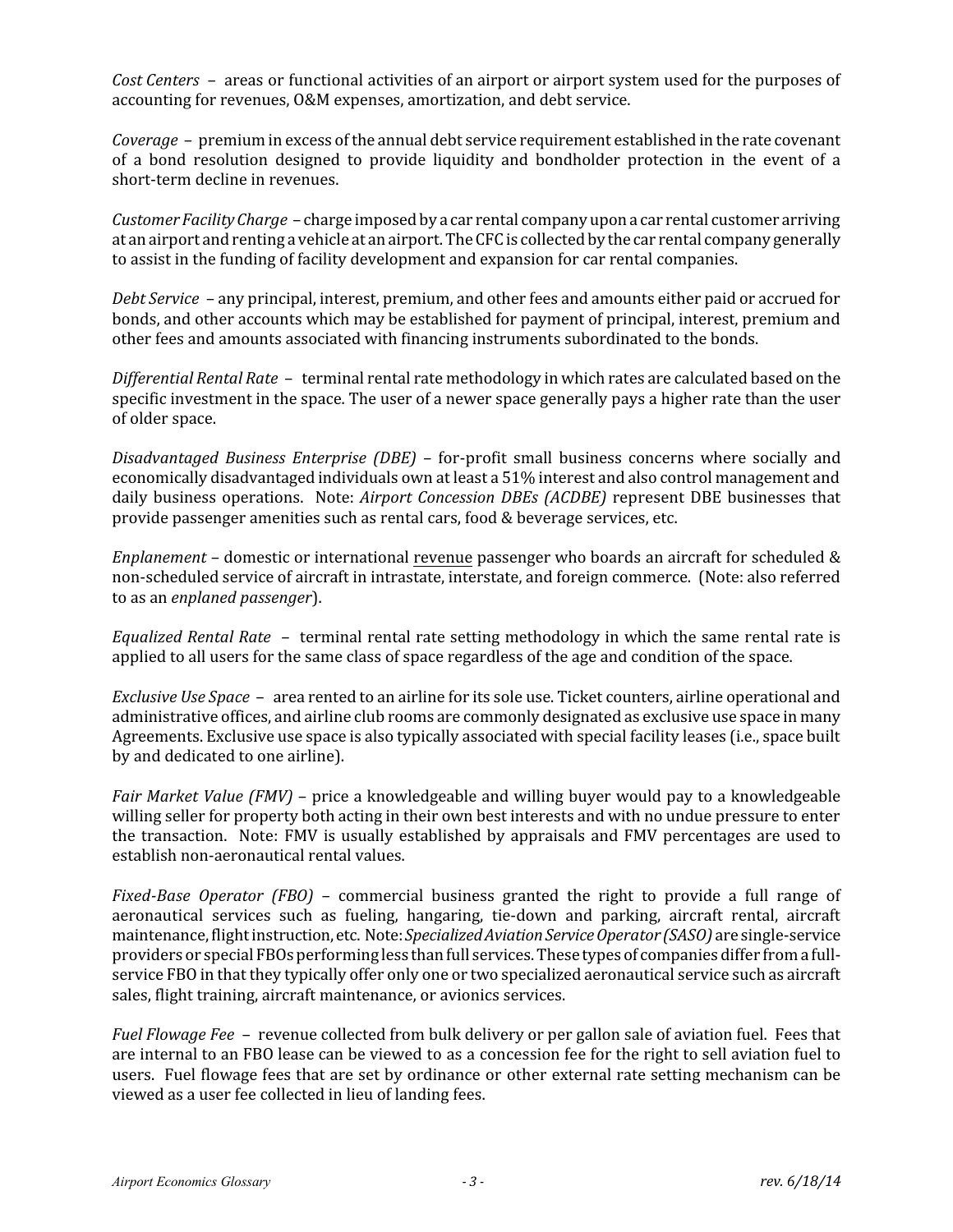*Funded Coverage* – calculated to recover the O&M expenses each year. Any built-up amounts are generally treated by establishing a fund to support airport capital improvements or the excess funds may be split between the airport and airlines.

*General Airport Revenue Bonds* – Municipal bonds secured by the revenues generated by the airport (e.g., landing fees, terminal rents, concession revenues, etc.).

*Generally Accepted Accounting Principles (GAAP)* – accounting rules usedtoprepareandstandardize the reporting of financial statements, such as balance sheets, income statements and cash-flowstatements.

*Hybrid Agreement* – agreement where the rates for terminal space and other cost centers are set using the compensatory methodology and airfield rates (landing fees, etc.) are governed by a residual methodology. Hybrid agreements may also include net revenue sharing of a percentage of nonaeronautical revenue.

*Joint(or Common) Use Formula* – formula that allocates the cost of a space between the airlines where some portion (e.g., 0%, 10%, or 20%) is divided equally between users and the remainder (e.g., 100%, 90%, or 80%) is allocated based on activity (e.g., enplaned passengers or landed weight).

*Joint Use Space* – terminal areas which may be assigned to two or more airlines.

*Landing Fee* – charge for use of the airfield, typically assessed based on the 1,000 lb units of the maximum gross landed weight of the aircraft. Smaller aircraft may have lump sum landing fee rates.

*Majority-in-Interest Clause (MII)* – clause found in some Agreements that provides signatory airlines the opportunity to review and, by a prescribed percentage of airlines, approve or veto capital projects that would be funded through the airline rate base.

*Minimum Annual Guarantee (MAG)* – rate structure usually applied to non-aeronautical concessions agreements remitting a percentage of revenues. MAGs are established to protect the airport from revenue reductions based on traffic downturns.

*Minimum Standards* – qualifications or criteria that must be met by businesses engaged in on-airport commercial aeronautical activities for the right to conduct those activities. Minimum standards are designed with the goal of protecting the level, quality, and safety of services offered to the public.

*NationalPlanofIntegratedAirport Systems (NPIAS)*– FAA databasethat identifies existing andproposed public use airports that are considered significant to national air transportation and thus eligible to receive federal grants under the *Airport Improvement Program (AIP)*.

*Non-Aeronautical Revenues* – sources of airport revenue collected from parking, concessions, car rentals, and building and land rentals, etc.

*Non-Signatory Airline* – airline that has not executed an Agreement with a particular airport. These airlines may pay higher rates and charges than Signatory airlines in exchange for the flexibility of not having a long-term contractual commitment.

*Passenger Airline Aeronautical Revenue* – includes landing fees, terminal rentals and leases, gate use fees, federal inspection fees, and any other costs associated with the terminal that may be billed to the passenger airline separately, such as terminal area apron charges and aircraft tie-down fees.

*Passenger Facility Charges (PFC)* – per enplanement fee imposed by airport to supplement funds available from federal AIP grants to assist in airport development and expansion. They are approved by the FAA and are collected by the airlines through an addition to the price of the ticket for each